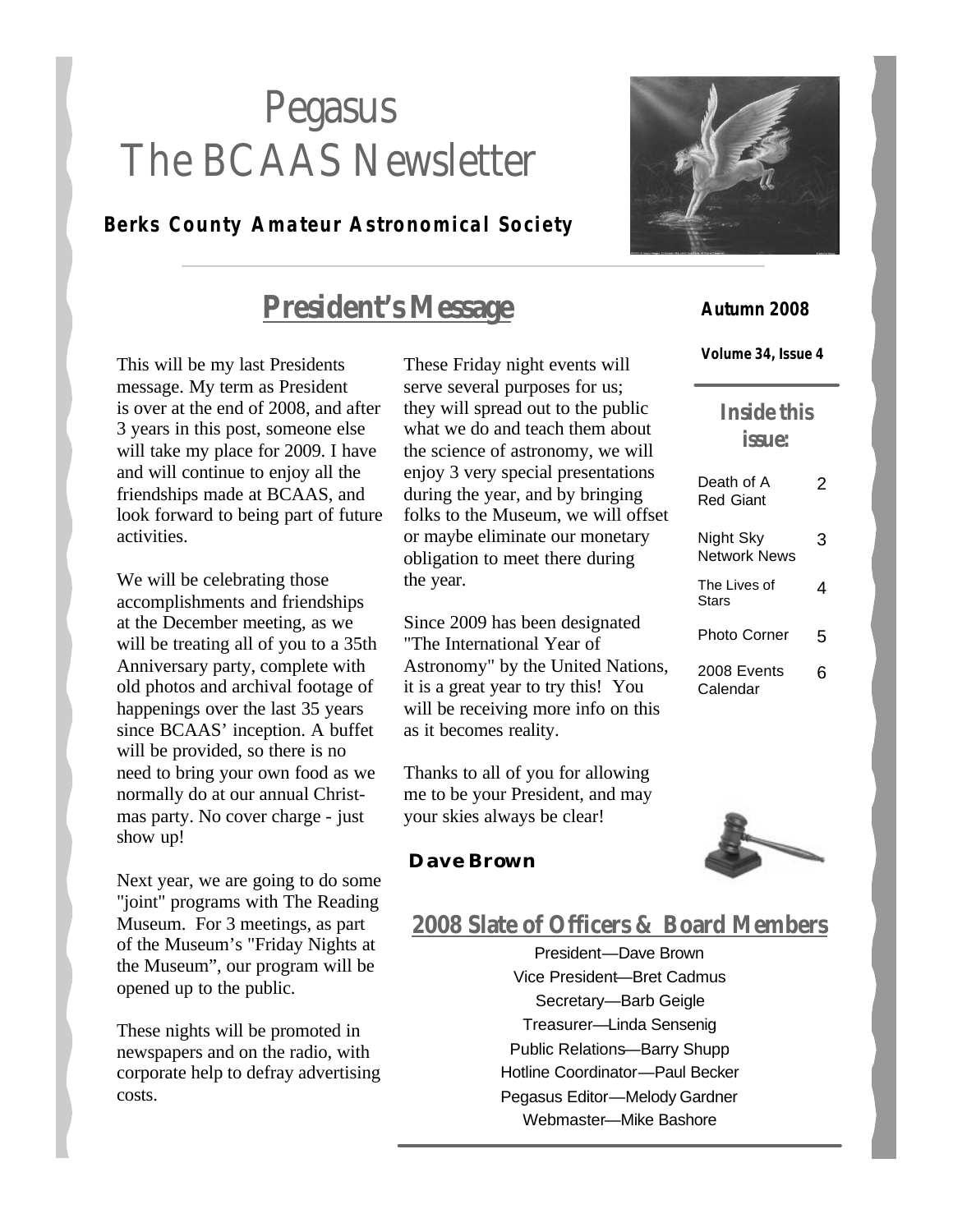# **Death of A Red Giant by JPL personnel**

By all outward appearances, the red supergiant appeared normal. But below the surface, hidden from probing eyes, its core had already collapsed into an ultra-dense neutron star, sending a shock wave racing outward from the star's center at around 50 million kilometers per hour.

The shock wave superheated the plasma in its path to almost a million degrees Kelvin, causing the star to emit high-energy ultraviolet (UV) radiation. About six hours later, the shock wave reached the star's surface, causing it to explode in a Type IIP supernova named SNLS-04D2dc.

Long before the explosion's visible light was detected by telescopes on Earth, NASA's Galaxy Evolution Explorer (GALEX) space telescope captured the earlier pulse of UV light — scientists' first glimpse of a star entering its death throes.

"This UV light has traveled through the star at the moment of its death but before it was blown apart," explains Kevin Schawinski, the University of Oxford astrophysicist who led the observation. "So this light encodes some information about the state of the star the moment it died."

And that's exactly why astronomers are so excited. Observing the beautiful nebula left behind by a supernova doesn't reveal much about what the star was like before it exploded; most of the evidence has been obliterated.

Information encoded in these UV "pre-flashes" could offer scientists an unprecedented window into the innards of stars on the verge of exploding.

In this case, Schawinski and his colleagues calculated that just before its death, the star was 500 to 1000 times larger in diameter than our sun, confirming that the star was in fact a red supergiant. "We've been able to tell you the size of a star that died in a galaxy several billion light -years away," Schawinski marvels.

"GALEX has played a very important role in actually seeing this for a few reasons," Schawinski says. First, GALEX is a space telescope, so it can see far-UV light that's blocked by Earth's atmosphere.

Also, GALEX is designed to take a broad view of the sky. Its relatively small 20-inch primary mirror gives it a wide, 1.2-degree field of view, making it more likely to catch the UV flash preceding a supernova.

With these advantages, GALEX is uniquely equipped to catch a supernova before it explodes. "Just when we like to see it," Schawinski says.

For more information, visit www.galex.caltech.edu, "Ultraviolet Gives View Inside Real 'Death Star'." Kids can check out how to make a mobile of glittering galaxies at spaceplace.nasa.gov/en/kids/ galex\_make1.shtml.

*Sequence of images shows supernova start to finish. The top left image shows the galaxy before the supernova. At top right, the bright UV flash called the shock breakout indicates a red supergiant has collapsed. At bottom left, moments later, the flash is mostly gone. As the debris expands, it heats up again and becomes brighter (bottom right). The supernova became 10 times the size of the original over the following few days, thus becoming visible to supernova hunters.*

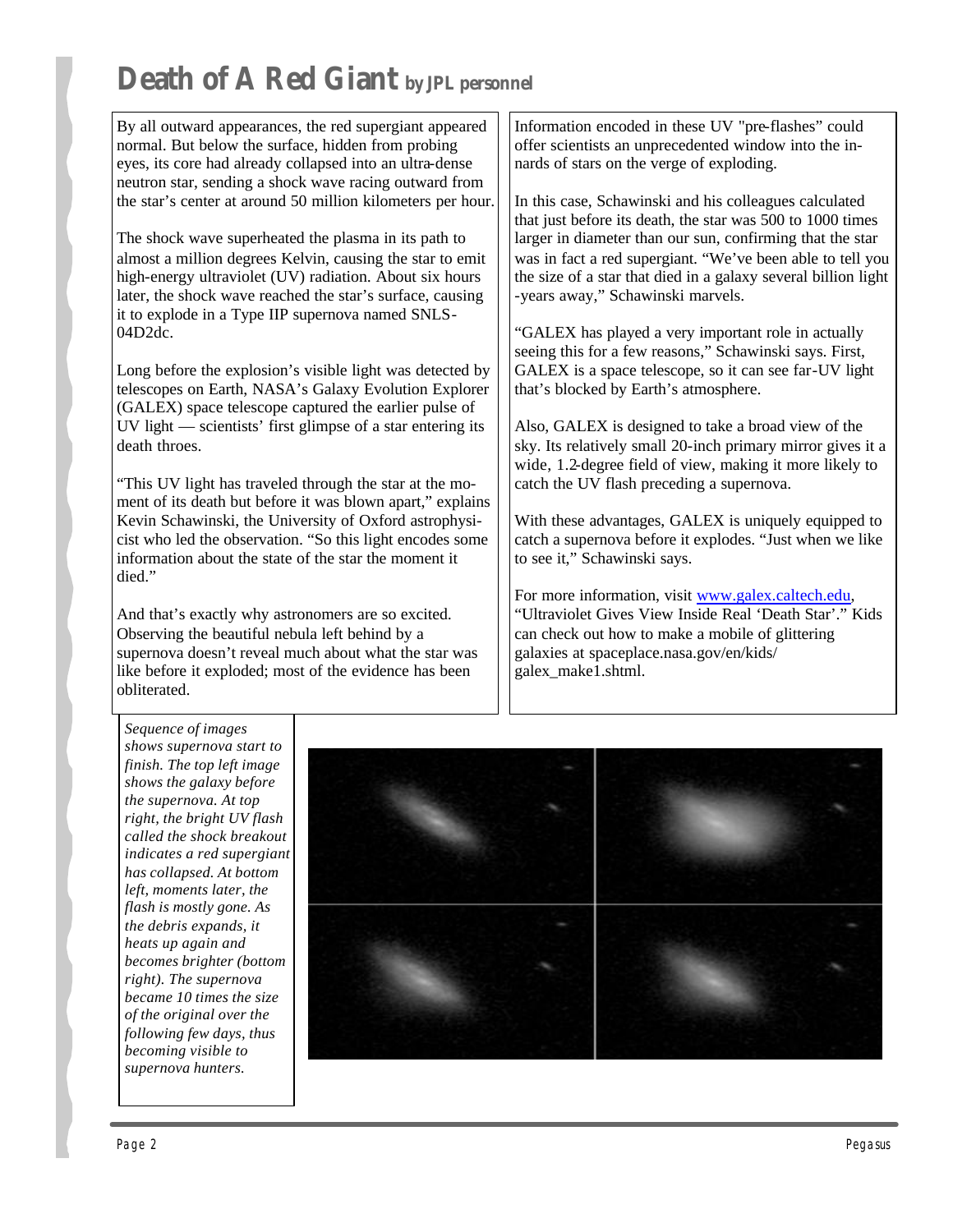Teleconference Scheduled For November 18th: **Itty-Bitty Radio Telescope November Telecon**

Sue Ann Heatherly from the National Radio Astronomy Observatory (NRAO) in Green Bank, West Virginia, will share her love of astronomy by showing us how to make an Itty Bitty Telescope [radio, that is] on Tuesday, November 18th at 6 pm PT and 9 pm ET.

Sue Ann's down home delivery is sure to please. Don't miss tuning in to our fun and informative telecon.

> Contact Barb Geigle for more information!

*There is a wonderful new activity on the Space Place web site!* 



NASA's latest plans to return to the Moon are a lot more ambitious in many ways than was the Apollo Program in the '60s and '70s. This time, we plan to stay a while. NASA wants to learn how to keep the astronauts alive in a hostile environment for months at a time, so we will someday be able to send humans to Mars and beyond!

Designing a lunar habitat is part of the challenge. Kids can help to create a lunar outpost by building their own Moon Habitat, or even a whole village of them! This fun activity that can involve the whole family can be found at NASA's website for kids, The Space Place, at http://spaceplace.nasa.gov/en/kids/exploration/ habitat.

Find answers to hard questions at the SciJinks Weather Laboratory

The SciJinks Weather Laboratory at http://scijinks.gov is a website for middle school-age children, sponsored by both NASA and NOAA. SciJinks presents weather and other Earth science topics via games, stories, and fun facts, as well as simple, concise answer to often-asked "how and why" 'questions. For example, answers will be found to "Why is the sky blue?", "How does a hurricane form?" and "Why do we have seasons?"

Two new "how & whys" have recently been added: \* How did earth's atmosphere form? \* Why doesn't the atmosphere just float off into space?

Other how and why topics are listed at scijinks.gov/ weather/howwhy.

**Help design the new lunar habitat on NASA's website for kids, Space Place, with your children today!**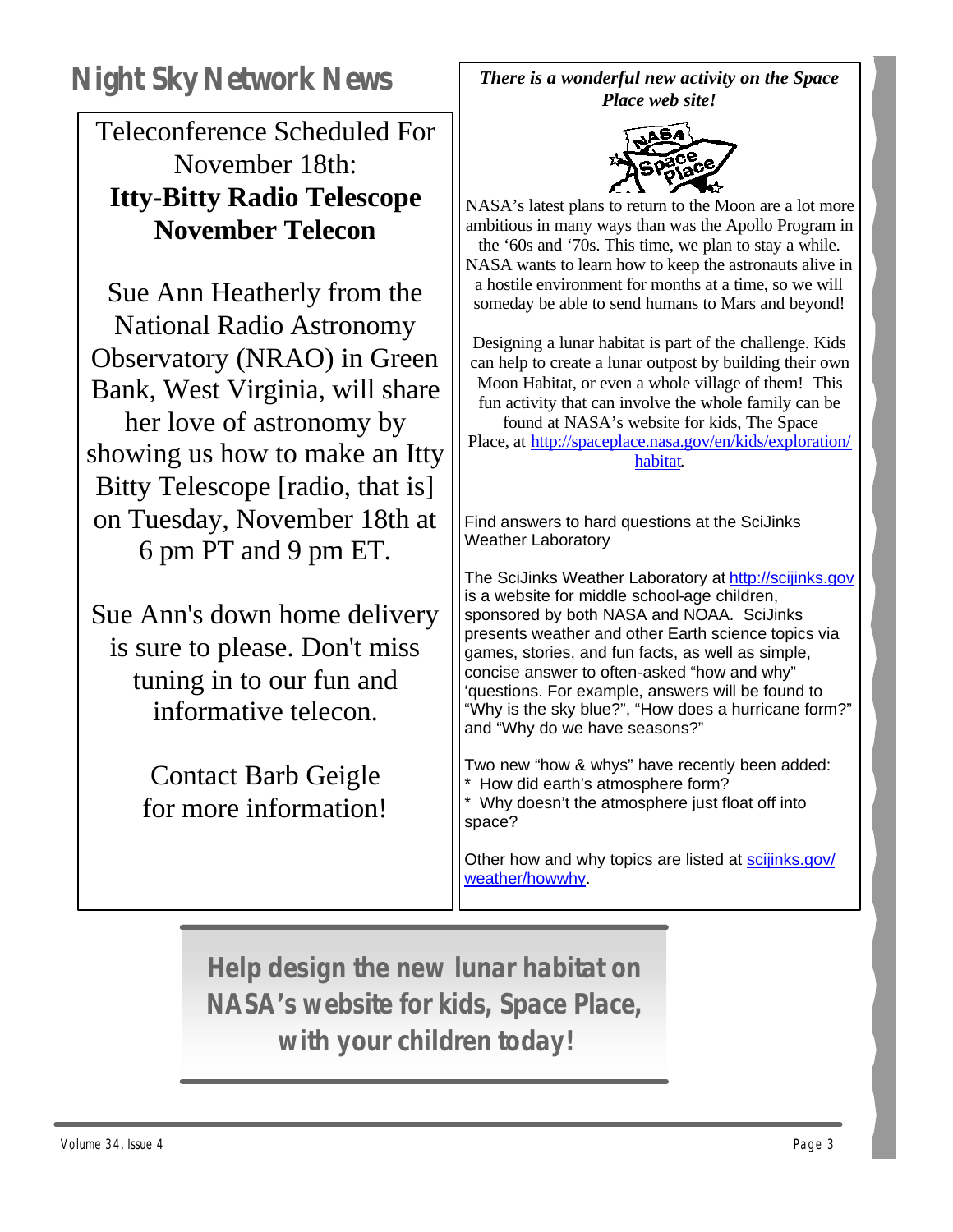## **International Year of Astronomy Article: The Lives of Stars**

Back in 1054 AD, Chinese and Arab astronomers recorded seeing a "new star" that was bright enough to be visible even during the day. 450 years later, Galileo also saw a bright "star" appear, just a few years before he made his telescope. But for both of those events, no one knew what they were seeing. We have learned now that ancient astronomers saw a special event called a supernova – the flashy end to a giant star's life. Stars spend most of their lives shining brightly without much change. But the sight of their birth and death can be spectacular.

Every star begins its life in a stellar nursery of gas and dust. As enough of this star-building material falls together it becomes hot and dense enough to form a star. Because the dense clouds where stars form block visible light, it is often easier to study them using infrared light which can pass right through the clouds. NASA's Spitzer Space Telescope and Hubble Space Telescope have both used infrared light to study star formation in our own galaxy and in distant ones. You can see a stellar nursery where stars are being born if you look at the December IYA Discovery Guide, which features the Orion Nebula.

At the end of their lives, very large stars will go supernova. This huge explosion blows off the outer layers of the star in a bright display. It releases oxygen, iron, and other heavier elements into the surrounding space. These contribute to making a new stellar nursery and eventually get recycled into new stars. Many of the elements that make up the Earth and even us came from many supernovae that occurred billions of years ago.

The supernova that was observed in 1054 faded after about a year. Now, when we look at the same place in the sky we see a supernova remnant called the Crab Nebula (below). Giant stars also leave something else behind. In the Crab nebula, there is a neutron star that is so dense that a teaspoon would weigh as much as a train of boxcars loaded to maximum capacity that stretched all the way from Canada to Mexico! And the very biggest stars leave behind a black hole, which is even denser and more mysterious, and also invisible.

NASA is studying black holes and other high-energy x-ray and gamma-ray sources with the Suzaku and XMM-Netwon Missions. The Swift and Fermi missions are orbiting Earth to study the dramatic deaths of very large stars.

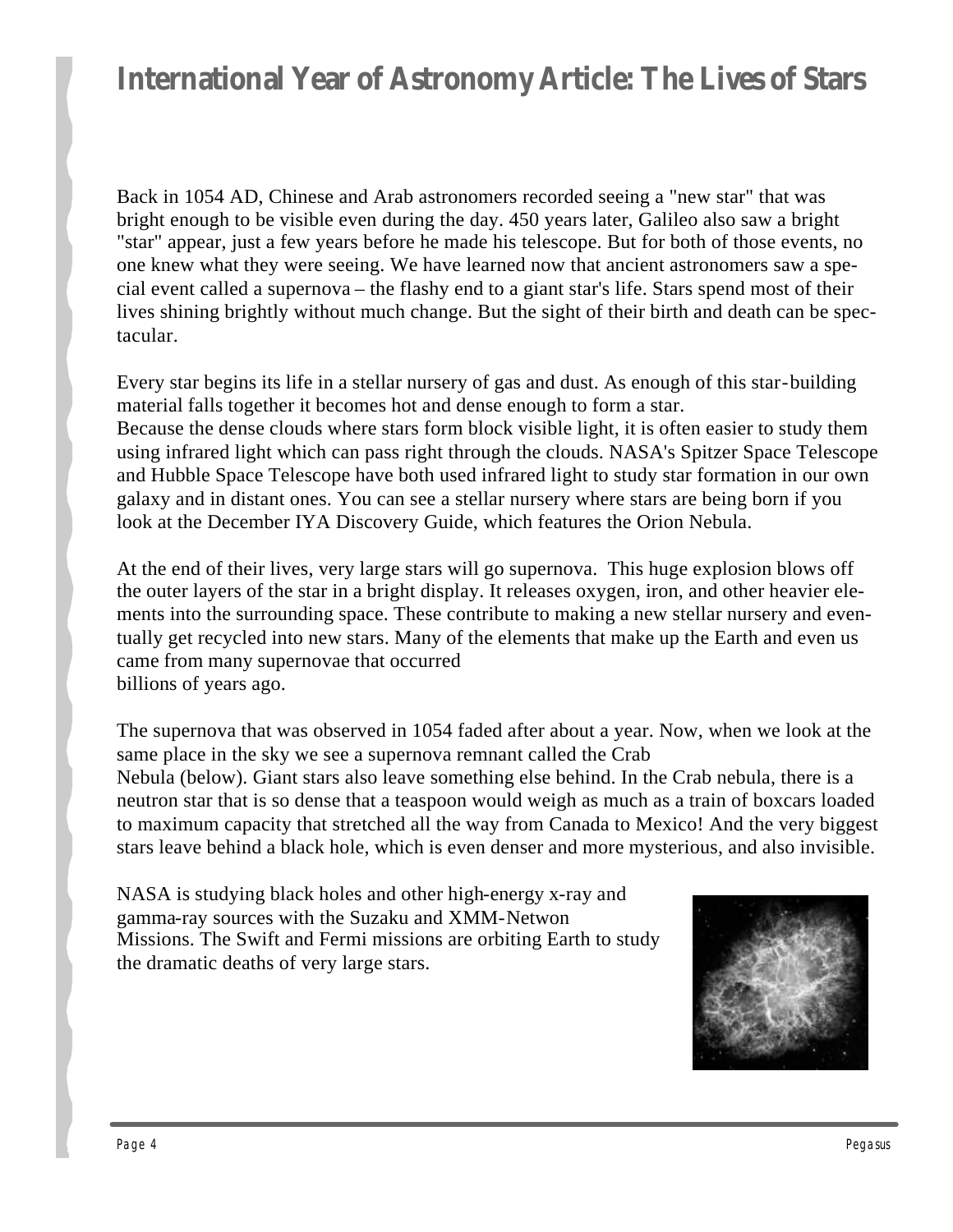# **Photo Corner — Photos Taken By BCAAS Members**



**Sunset at Middlecreek—Barry Shupp**



**Moon Over Happy Valley—Barry Shupp**